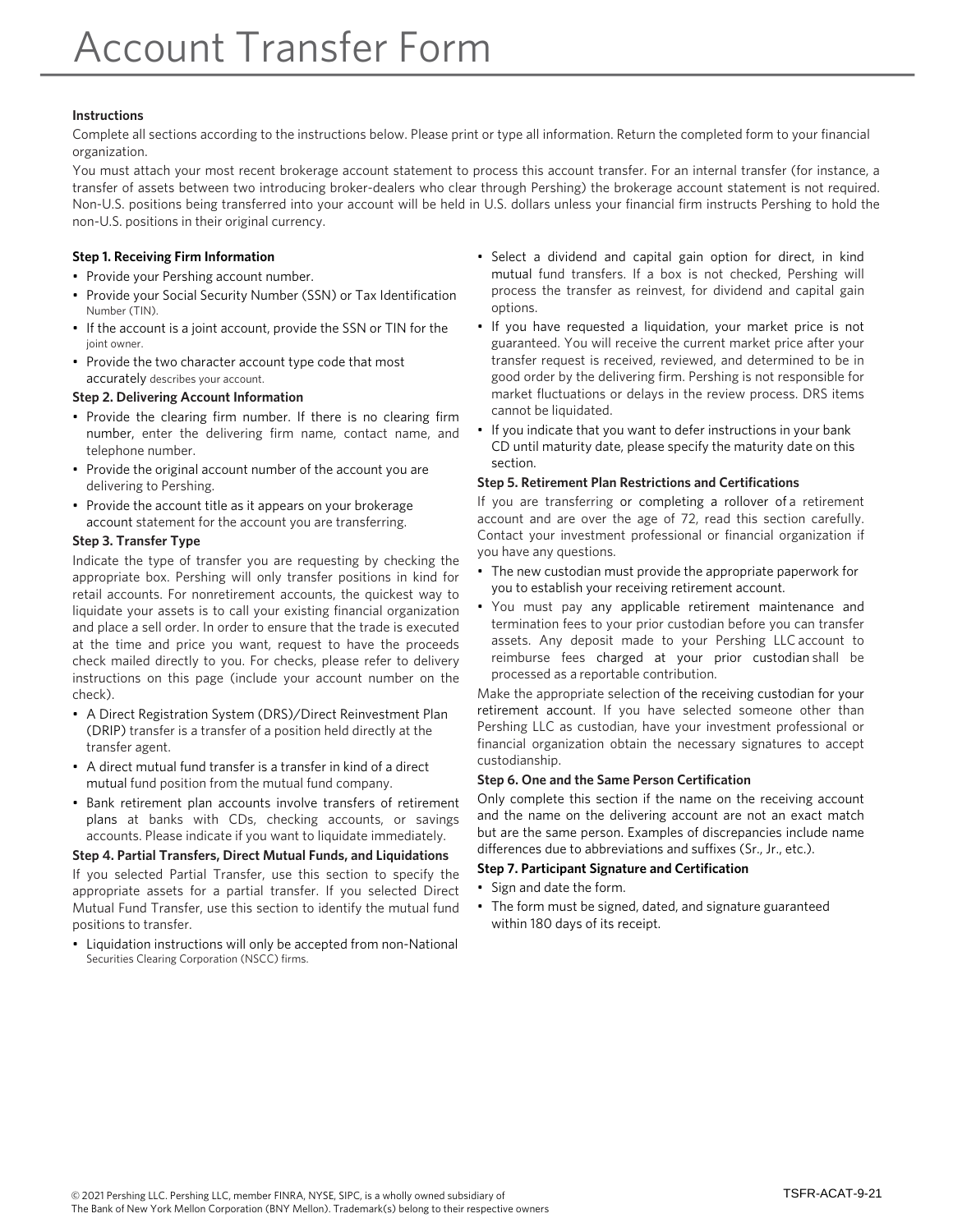# **STEP 1. RECEIVING FIRM INFORMATION**

| Only one receiving firm per form. |  |
|-----------------------------------|--|
|-----------------------------------|--|

| Receiving Firm Clearing Number<br>0443 | Account Number                      |                                   |  |
|----------------------------------------|-------------------------------------|-----------------------------------|--|
| Primary Account Holder SSN/Tax ID      | Secondary Account Holder SSN/Tax ID | Account Type (two-character code) |  |

# **Account Type Codes**

| Nonretirement       |                        | Retirement                     |                                     |                    |
|---------------------|------------------------|--------------------------------|-------------------------------------|--------------------|
| <b>SN</b> Single    | <b>CU</b> Custodian    | <b>IR</b> Traditional IRA      | <b>4K</b> 401k                      | 4B 403b            |
| $JT$ Joint          | <b>ES</b> Estate       | <b>RI</b> Roth IRA             | <b>SI</b> Simple IRA                | <b>7b</b> 457 Plan |
| <b>TR</b> Trust     | <b>BC</b> Bank Custody | <b>DR</b> Direct Rollover      | <b>QP</b> Qualified Plan            | <b>5p</b> 529 Plan |
| <b>CT</b> Cotrustee | <b>AG</b> Agency       | <b>BI</b> Beneficiary          | <b>El</b> Education Savings Account | <b>HS</b> Health S |
| <b>CO</b> Corporate | <b>OT</b> Other        | <b>BR</b> Beneficiary Roth IRA |                                     |                    |

| 4K 401k                             |
|-------------------------------------|
| SI Simple IRA                       |
| <b>QP</b> Qualified Plan            |
| <b>El</b> Education Savings Account |

- 
- $5p$  529 Plan
- **HS** Health Savings Account

# **STEP 2. DELIVERING ACCOUNT INFORMATION**

A complete copy of your most recent brokerage account statement is necessary to process this form. Non-U.S. positions being transferred into your account will be held in U.S. dollars unless your financial firm instructs pershing to hold the non-U.S. positions in their original currency.

| Clearing Number                                 | Account Number |  |  |  |  |  |
|-------------------------------------------------|----------------|--|--|--|--|--|
|                                                 |                |  |  |  |  |  |
| Firm Name                                       |                |  |  |  |  |  |
|                                                 |                |  |  |  |  |  |
| Account Title (as it appears on your statement) |                |  |  |  |  |  |
|                                                 |                |  |  |  |  |  |

## **Delivering Firm Contact Information (mandatory when clearing number is not provided)**

| Contact Name               | Telephone Number |                 |
|----------------------------|------------------|-----------------|
| Firm Address (no P.O. box) |                  |                 |
| <b>City</b>                | State            | Zip/Postal Code |

#### **STEP 3. TRANSFER TYPE**

Choose only one. For transfer agents, electronically send positions or issue a certificate for whole shares and redeem fractional shares.

### **Direct Mutual Fund (only one fund family per form)**

| Transfer mutual funds from the account held directly at the fund company (see list in the partial transfer, direct mutual funds, and |
|--------------------------------------------------------------------------------------------------------------------------------------|
| liquidations section for exact instructions).                                                                                        |

## **Account Transfer**

**Full** (check one below)

Transfer all assets in kind (skip to the participant signatures and certifications section).

Liquidate all assets. (liquidations are not for brokerage accounts).

Transfer all assets in kind except for the assets listed in the partial transfer, direct mutual funds, and liquidations section, which require liquidation.

Liquidate CD immediately and transfer cash. I am aware of and acknowledge any penalty I will incur from an early withdrawal.

Liquidate CD upon maturity and transfer cash (include maturity date in liquidations section).

Partial (complete the partial transfer, direct mutual funds, and liquidations section)

Liquidate CD immediately and transfer cash. I am aware of and acknowledge any penalty I will incur from an early withdrawal.

Liquidate CD upon maturity and transfer cash (include maturity date in liquidations section).

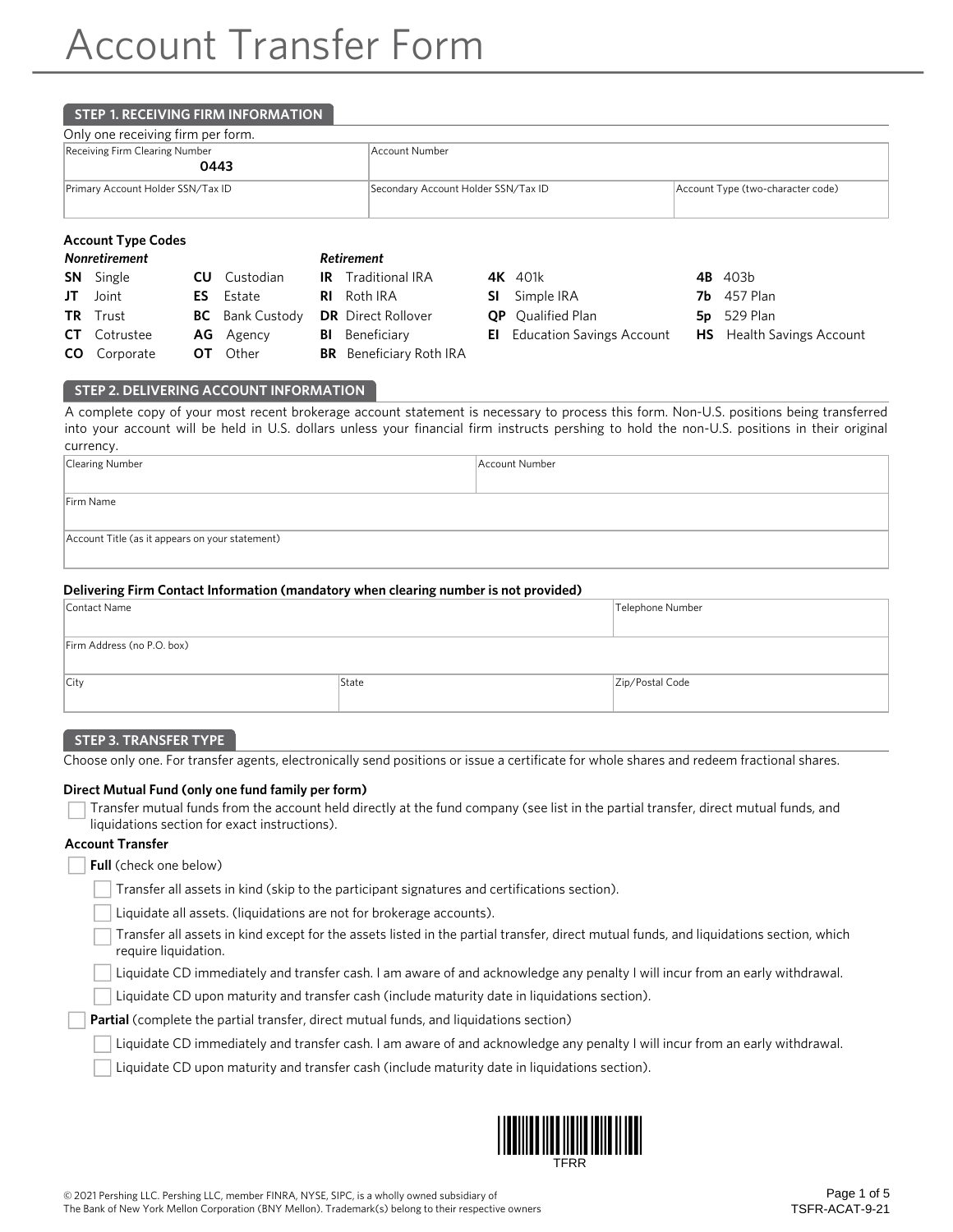Account Number

# **DRS/DRIP**

Full (check one below)

Sell fractions and close account.

Transfer all full shares only.

Partial (list assets in the partial transfer, direct mutual funds, and liquidations section)

# **STEP 4. PARTIAL TRANSFERS, DIRECT MUTUAL FUNDS, AND LIQUIDATIONS**

Liquidations involving Bank CDs, checking accounts, or savings accounts can only be processed from retirement accounts. If there are more than fouteen assets to be transferred, list these assets on the Account Transfer: Additional Assets form.

| <b>QUANTITY</b> | <b>ASSET</b><br><b>DESCRIPTION</b> | CUSIP <sup>1</sup> /SYMBOL | <b>FUND ACCOUNT</b><br><b>NUMBER</b> | <b>TRANSFER</b><br><b>INSTRUCTIONS2</b> | <b>DIVIDEND</b><br>OPTIONS3 | <b>CAPITAL</b><br><b>GAIN</b><br>OPTIONS <sup>3</sup> | <b>ESTIMATED</b><br>\$ VALUE | <b>MATURITY</b><br><b>DATE</b> |
|-----------------|------------------------------------|----------------------------|--------------------------------------|-----------------------------------------|-----------------------------|-------------------------------------------------------|------------------------------|--------------------------------|
|                 |                                    |                            |                                      | Transfer in Kind                        | Cash                        | Cash                                                  |                              |                                |
|                 |                                    |                            |                                      | Liquidate                               | Reinvest                    | Reinvest                                              |                              |                                |
|                 |                                    |                            |                                      | Transfer in Kind                        | Cash                        | Cash                                                  |                              |                                |
|                 |                                    |                            |                                      | Liquidate                               | Reinvest                    | Reinvest                                              |                              |                                |
|                 |                                    |                            |                                      | Transfer in Kind                        | Cash                        | Cash                                                  |                              |                                |
|                 |                                    |                            |                                      | Liquidate                               | Reinvest                    | Reinvest                                              |                              |                                |
|                 |                                    |                            |                                      | Transfer in Kind                        | Cash                        | Cash                                                  |                              |                                |
|                 |                                    |                            |                                      | Liquidate                               | Reinvest                    | Reinvest                                              |                              |                                |
|                 |                                    |                            |                                      | Transfer in Kind                        | Cash                        | Cash                                                  |                              |                                |
|                 |                                    |                            |                                      | Liquidate                               | Reinvest                    | Reinvest                                              |                              |                                |
|                 |                                    |                            |                                      | Transfer in Kind                        | Cash                        | Cash                                                  |                              |                                |
|                 |                                    |                            |                                      | Liquidate                               | Reinvest                    | Reinvest                                              |                              |                                |
|                 |                                    |                            |                                      | Transfer in Kind                        | Cash                        | Cash                                                  |                              |                                |
|                 |                                    |                            |                                      | Liquidate                               | Reinvest                    | Reinvest                                              |                              |                                |
|                 |                                    |                            |                                      | Transfer in Kind                        | Cash                        | Cash                                                  |                              |                                |
|                 |                                    |                            |                                      | Liquidate                               | Reinvest                    | Reinvest                                              |                              |                                |
|                 |                                    |                            |                                      | Transfer in Kind                        | Cash                        | Cash                                                  |                              |                                |
|                 |                                    |                            |                                      | Liquidate                               | Reinvest                    | Reinvest                                              |                              |                                |
|                 |                                    |                            |                                      | Transfer in Kind                        | Cash                        | Cash                                                  |                              |                                |
|                 |                                    |                            |                                      | Liquidate                               | Reinvest                    | Reinvest                                              |                              |                                |
|                 |                                    |                            |                                      | Transfer in Kind                        | Cash                        | Cash                                                  |                              |                                |
|                 |                                    |                            |                                      | Liquidate                               | Reinvest                    | Reinvest                                              |                              |                                |
|                 |                                    |                            |                                      | Transfer in Kind                        | Cash                        | Cash                                                  |                              |                                |
|                 |                                    |                            |                                      | Liquidate                               | Reinvest                    | Reinvest                                              |                              |                                |
|                 |                                    |                            |                                      | Transfer in Kind                        | Cash                        | Cash                                                  |                              |                                |
|                 |                                    |                            |                                      | Liquidate                               | Reinvest                    | Reinvest                                              |                              |                                |
|                 |                                    |                            |                                      | Transfer in Kind                        | Cash                        | Cash                                                  |                              |                                |
|                 |                                    |                            |                                      | Liquidate                               | Reinvest                    | Reinvest                                              |                              |                                |

1 CUSIP<sup>®</sup> belongs to its respective owner.

 $2$  If you have requested a liquidation, your market price is not guaranteed. You will receive the current market price after your transfer request is received, reviewed, and determined to be in good order by the delivering firm. Pershing is not responsible for market fluctuations or delays in the review process. DRS items cannot be liquidated.

 $3$  If this is a mutual fund transfer and there is no dividend or capital gain option checked in the section above, Pershing will process this request as reinvest.

**For Office Use Only:** All transfers must be added to Pershing's transfer system.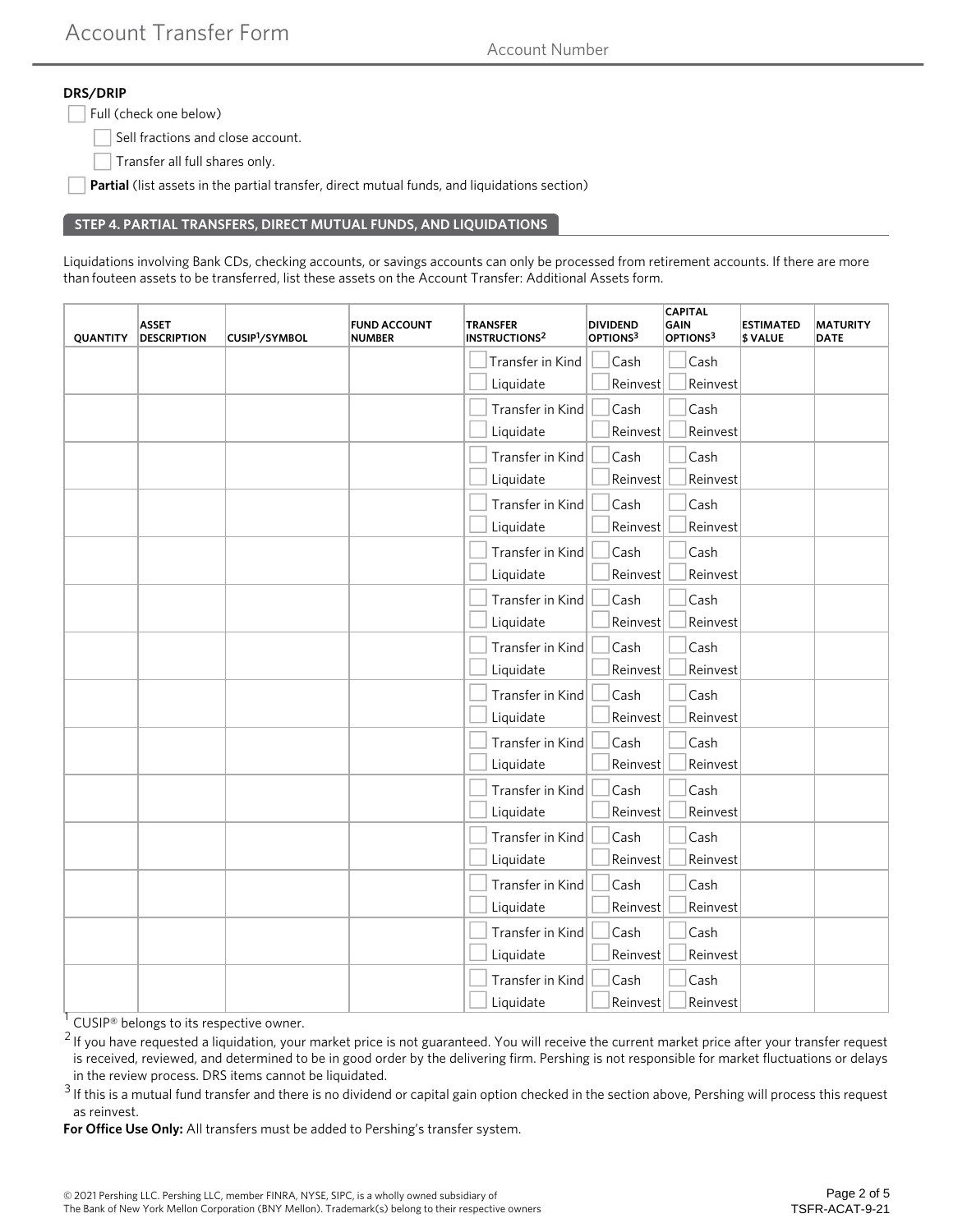# **STEP 5. RETIREMENT PLAN RESTRICTIONS AND CERTIFICATIONS**

**Age 72 restrictions:** If you are age 72 or older this year and you are rolling over assets from a qualified plan or 403(b) account, you must take your required minimum distribution (RMD) from your distributing plan before rolling over your assets.

**Rollover Certification of Employee:** I hereby certify that I understand the rollover rules and conditions as they pertain to this retirement account, and I have met the requirements for making such a transaction, including the eligibility of these assets to be rolled over. In addition, I have been provided with information and/or educational materials regarding my rollover distribution options, which include:

1. I may be eligible to leave my account in my current employer-sponsored retirement plan;

2. I may transfer (roll over) my account into my new employer retirement plan (if my new employer offers a retirement plan that permits transfers to that plan);

3. I may roll over my account assets into an individual retirement account or annuity (IRA) with a bank, brokerage firm, insurance company or other financial institution that offers IRA programs; or

4. I may have my account paid directly to me with the understanding that there will be immediate income tax consequences, and possibly excise taxes.

Information and/or educational materials made available discussed many important advantages and disadvantages of the four options, including investment options, fees and expenses, services, penalty-free withdrawals, protection from creditors and legal judgments, required minimum distributions, and employer stock. I assume full responsibility for this rollover transaction and will not hold Pershing LLC liable for any adverse consequences that may result. I hereby irrevocably designate this contribution in funds or other property as a rollover contribution.

Inherited/Beneficiary Retirement Account Acknowledgment - If I am requesting a transfer of assets that I acquired on or after January 1, 2020, I acknowledge I may be subject to the 10-year distribution rule. Exceptions, including inheritance by spouses, do apply. Due to the complexity of RMD requirements for inherited accounts, I have been advised to speak with a tax professional.

## **To the Prior Trustee/Custodian**

Pershing LLC accepts appointment as successor custodian.

Please be advised that the following does hereby accept appointment as successor custodian.

| Successor Custodian's Firm Name | Data |  |  |  |  |  |
|---------------------------------|------|--|--|--|--|--|
|                                 |      |  |  |  |  |  |
| Successor Custodian's Signature |      |  |  |  |  |  |
| X                               |      |  |  |  |  |  |
|                                 |      |  |  |  |  |  |
|                                 |      |  |  |  |  |  |

## **STEP 6. ONE AND THE SAME PERSON CERTIFICATION**

Please only complete this section if the account owner of both accounts is the same person but the name on the delivering account and the name of the receiving account are not an exact match. Examples of discrepancies include name differences due to abbreviations and suffixes (Sr., Jr., etc.).

### By signing below, I certify that

| Print<br>ccount<br>: on<br>Name<br>. |      | ایرل<br>Alternate<br>Name. |
|--------------------------------------|------|----------------------------|
|                                      | ∣ana |                            |
|                                      |      |                            |

are legally one and the same person.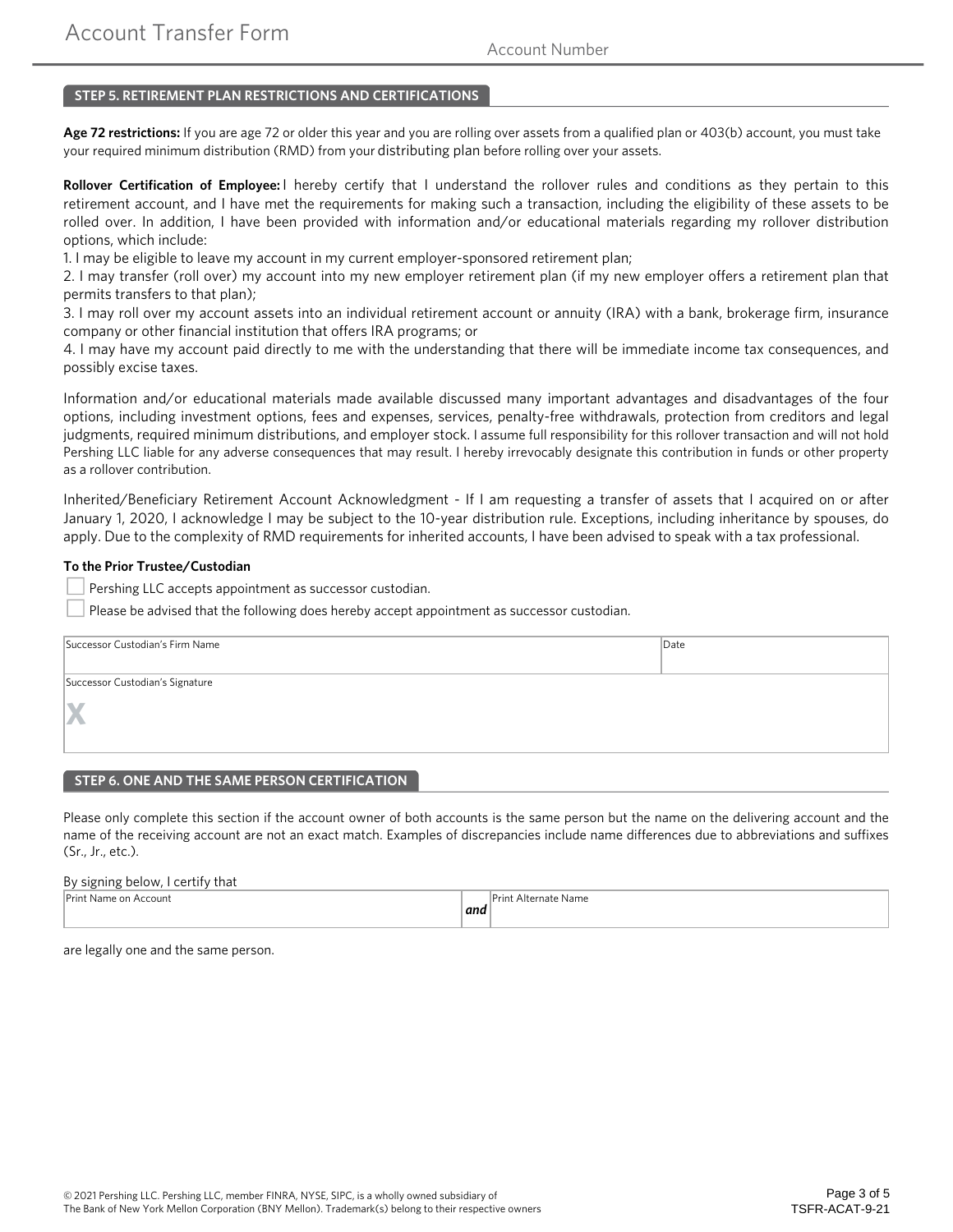# **STEP 7. PARTICIPANT SIGNATURE AND CERTIFICATION**

**To the Delivering Firm Named Above:** If this account is a qualified retirement account, I have amended the applicable plan so that it names as successor custodian the trustee listed above. Unless otherwise indicated in the instruction above, please transfer all assets in my account to Pershing without penalties, such assets may be transferred within the time frames required by Financial Industry Regulatory Authority (FINRA) Rule 11870, or similar rule of FINRA or other designated examining authority. Unless otherwise indicated in the instructions above, I authorize you to liquidate any nontransferable proprietary money market fund assets that are part of my account and transfer the resulting credit balance to the successor custodian. I authorize you to deduct any outstanding fees due to you from the credit balance in my account. If my account does not contain a credit balance, or if the credit balance in the account is insufficient to satisfy any outstanding fees due to you, I authorize you to liquidate the assets in my account to the extent necessary to satisfy that obligation. If certificates or other instruments in my account are in your physical possession, I instruct you to transfer them in good deliverable form, including affixing any necessary tax waivers, to enable the successor custodian to transfer them in its name for the purpose of the sale, when, and as directed to me. I understand that upon receiving a copy of this transfer information, you will cancel all open orders for my account on your books. I affirm that I have destroyed or returned to you credit/debit cards and/or unused checks issued to me in connection with my brokerage account. I understand that you will contact me with respect to the disposition of any assets in my brokerage account that are nontransferable.

## **Please attach your most recent brokerage account statement to process this account transfer.**

| <b>Account Holder 1</b> |              |
|-------------------------|--------------|
| Print Name              | $\vert$ Date |
|                         |              |
| Signature               |              |
|                         |              |
| X                       |              |
|                         |              |
|                         |              |
| <b>Account Holder 2</b> |              |
| Print Name              | $\vert$ Date |
|                         |              |
| Signature               |              |
|                         |              |
| X                       |              |
|                         |              |

#### **Investment Professional Information**

| t Professional Name. | estment Professional<br>- Lelephone Number |
|----------------------|--------------------------------------------|
|                      |                                            |

**SIGNATURE GUARANTEED BY (FOR INTERNAL USE ONLY)**